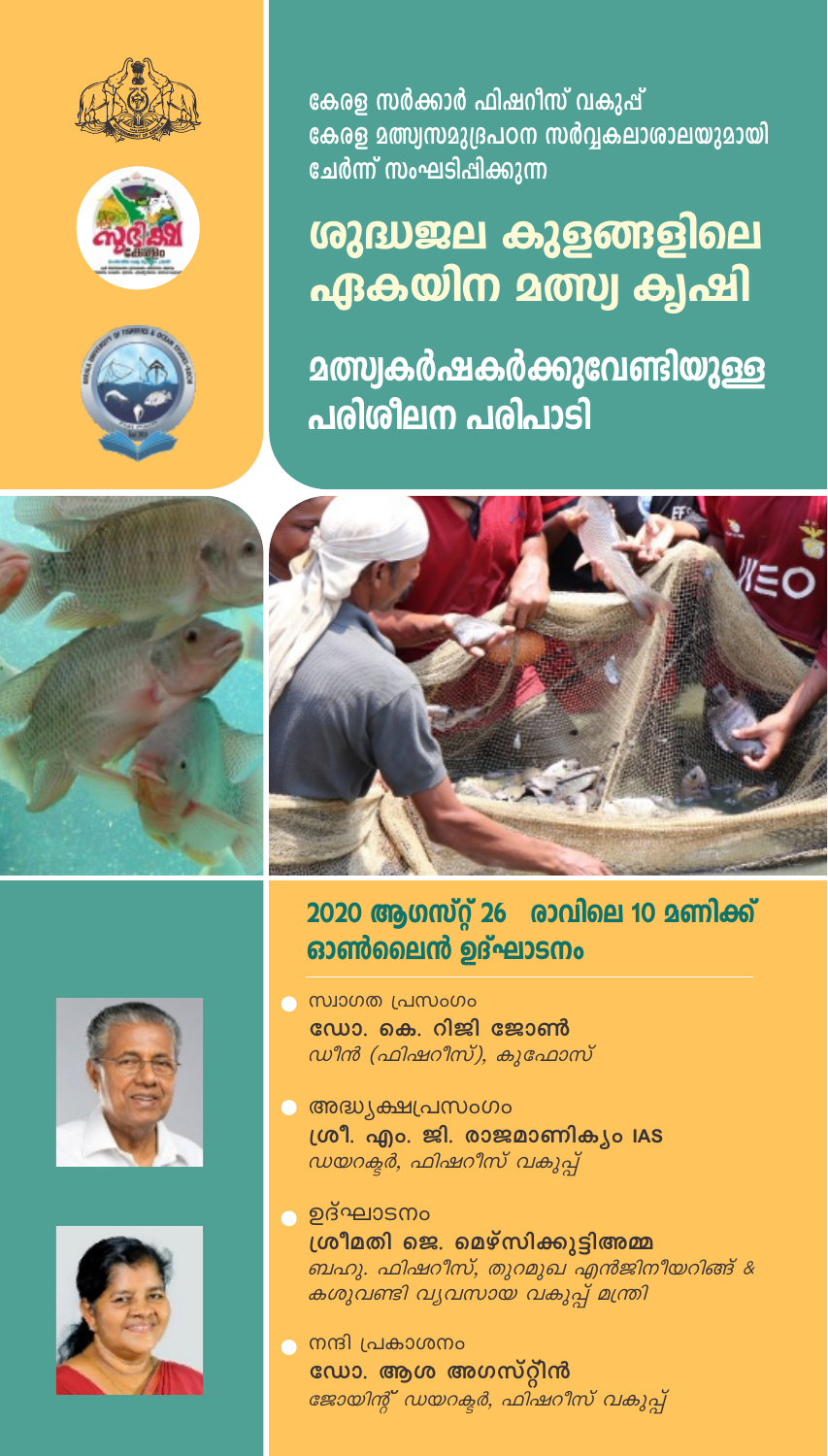## Training on Monoculture of fresh water fish in pond

| Training sessions Moderator: Sri. Ignatious Mandro B, Joint Director of Fisheries |                                                                   |                                                                                                                                                                                                                                       |                      |
|-----------------------------------------------------------------------------------|-------------------------------------------------------------------|---------------------------------------------------------------------------------------------------------------------------------------------------------------------------------------------------------------------------------------|----------------------|
| Time                                                                              | Topic of discussion                                               | Contents                                                                                                                                                                                                                              | Expert/Officer       |
| Day-1 Theory (26/08/2020)                                                         |                                                                   |                                                                                                                                                                                                                                       |                      |
| 10.30                                                                             | Module-1<br>Introduction to fish<br>farming                       | Introduction to fish farming.<br>Bionomics of Nile tilapia,<br>Pangasius, etc                                                                                                                                                         | Dr. Simi Rose        |
| 11.45                                                                             | Module-2<br>Pond construction                                     | Site selection, design and<br>construction                                                                                                                                                                                            | Sri. Prince S        |
| 2.00                                                                              | Module-3<br>Pre-stocking<br>management                            | Drying, liming, disinfection,<br>manuring                                                                                                                                                                                             | Dr. Chaithanya ER    |
| 3.15                                                                              | Module-4<br>Stocking                                              | Selection of healthy fish seed,<br>packing, transportation,<br>quarantine, acclimatization,<br>stocking density, nursery<br>management in happa/cage                                                                                  | Dr. Joyni Jacob      |
| Day-2 Theory (27/08/2020)                                                         |                                                                   |                                                                                                                                                                                                                                       |                      |
| 10.00                                                                             | Module-5<br>Post stocking<br>management &<br>Harvesting           | Food & feeding, growth<br>monitoring, harvesting, storage<br>and marketing                                                                                                                                                            | Smt. Sofji S Bhadran |
| 11.15                                                                             | <b>Experience sharing</b><br>by farmers                           |                                                                                                                                                                                                                                       |                      |
| 11.45                                                                             | Module-6<br>Management of<br>water quality & fish<br>health       | Importance of water quality<br>parameters, its evaluation and<br>management (DO, pH, salinity,<br>temperature, TAN, NO <sub>3</sub> N, NO <sub>2</sub> N,<br>alkalinity)                                                              | Dr. Manoj CK         |
| 2.00                                                                              | Module-7<br>Fish health                                           | Fish health & disease<br>management                                                                                                                                                                                                   | Dr. Devika Pillai    |
| 3.15                                                                              | Module-8<br>Project guidelines,<br>economics and legal<br>aspects | Guidelines, analysis of material<br>cost and operational cost,<br>production, profit, cost benefit<br>evaluation, pattern of assistance<br>(grant & credit), registration and<br>license<br>Success models and reasons for<br>failure | Dr. Simi Rose        |